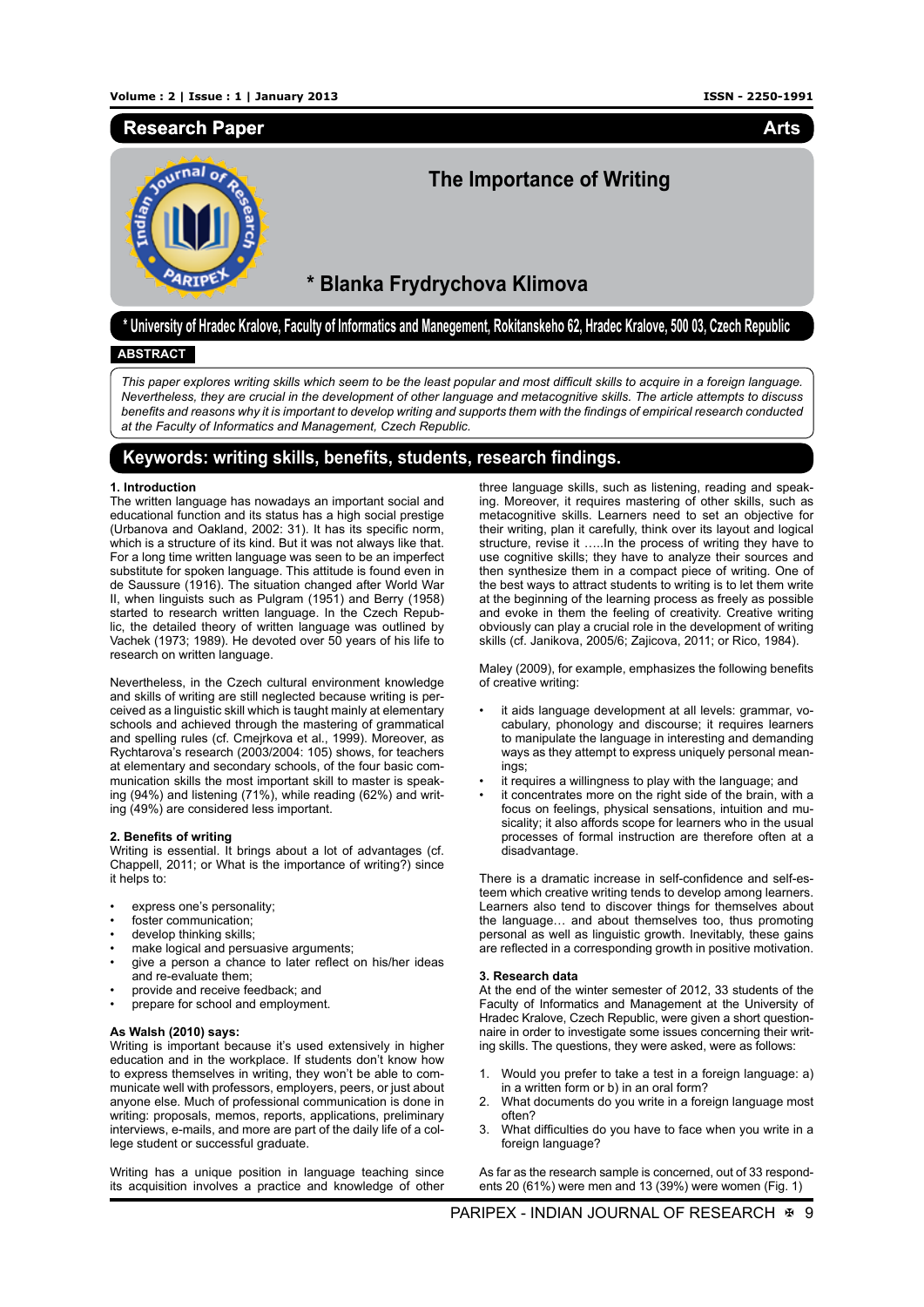

Figure 1. Respondent's sex

Students, who participated, in the survey were enrolled in the following fields of study: Management of Tourism (MT) - (19/58%), Applied Informatics (AI) - (7/21%) and Information Management (IM) - (7/21%) – see Fig.2. All of them were the first-year students. Their age ranged between 19 and 22.



Figure 2. Students' fields of study

Ad1. This small scale research shows that students prefer the written tests (19/58%) to the oral ones (12/36%). Two students fancy both possibilities (2/6%). Compare Fig. 3.



Figure 3. Forms of testing

However, the research reveals that the majority of the MT students would rather have the written exams compared to the AI and IM students (Fig. 4). This is a bit surprising since the AI and IM students who sit all the time in front of the computer screens are usually less communicative than the students of MT. On the contrary, the MT students are expected to talk to foreigners much more because they study to be managers of travel agencies or their guides in different parts of the world.



Figure 4. MT and AI/IM students and their preferences in testing – a comparison

Ad2.Out of the listed documents, students predominantly write informal e-mails (20/61%), 10/30% of them do essays/ seminar papers, 5/15% students write formal e-mails and the same number of students (5/15%) does not write anything. Only 2/6% of students produce an article and 1/3% a summary. None of the students makes the report (Fig. 5).



Figure 5. Types of the documents students write most often

Ad3. Students were offered a list of the common issues which might make their writing in a foreign language difficult:

- 1. a choice of relevant topic;<br>2 expressing one's thought
- 2. expressing one's thought in a foreign language;<br>3. logical structuring of ideas in a foreign language
- 3. logical structuring of ideas in a foreign language;<br>4. limited knowledge of vocabulary in a foreign language
- 4. limited knowledge of vocabulary in a foreign language;<br>5. incorrect transfer of rules from the native language e.g.
- incorrect transfer of rules from the native language, e.g. about the word order, into the foreign language;
- 6. limited knowledge of grammar in the target language: a) word order; b) use of articles in English; c) use of tenses;
- 7. punctuation;<br>8. spelling;
- 8. spelling;<br>9 use of fo
- 
- 9. use of formal language; and<br>10. writing bibliographies and ref writing bibliographies and references in a foreign lan guage.

The questionnaire suggests that the most problematic area of writing for most respondents (16/49%) seems to be the use of formal language. The second area of difficulties concerns the incorrect transfer of rules from the native language into the foreign language and the correct punctuation (11/33% respondents). 10 (30%) students mention the limited knowledge of grammar, which is followed by the limited knowledge of vocabulary and writing bibliographies and references in a foreign language (8/24% respondents). 7 (21%) students have difficulties expressing one's thought in a foreign language and 6 (18%) with logical structuring of ideas in a foreign language. Finally, 4 (12%) respondents face problems with the choice of relevant topic and 3(9%) respondents with spelling (Fig. 6).



Figure 6. Students's difficulties in writing

#### **4. Discussion of the findings**

The research findings show that most students (58%) would favour the written testing in a foreign language. They provide explanations for their choice, which are as follows:

- more time for structuring ideas;
- more time for thinking and reflecting on ideas;
- peace for thinking about arguments and relevant answers;